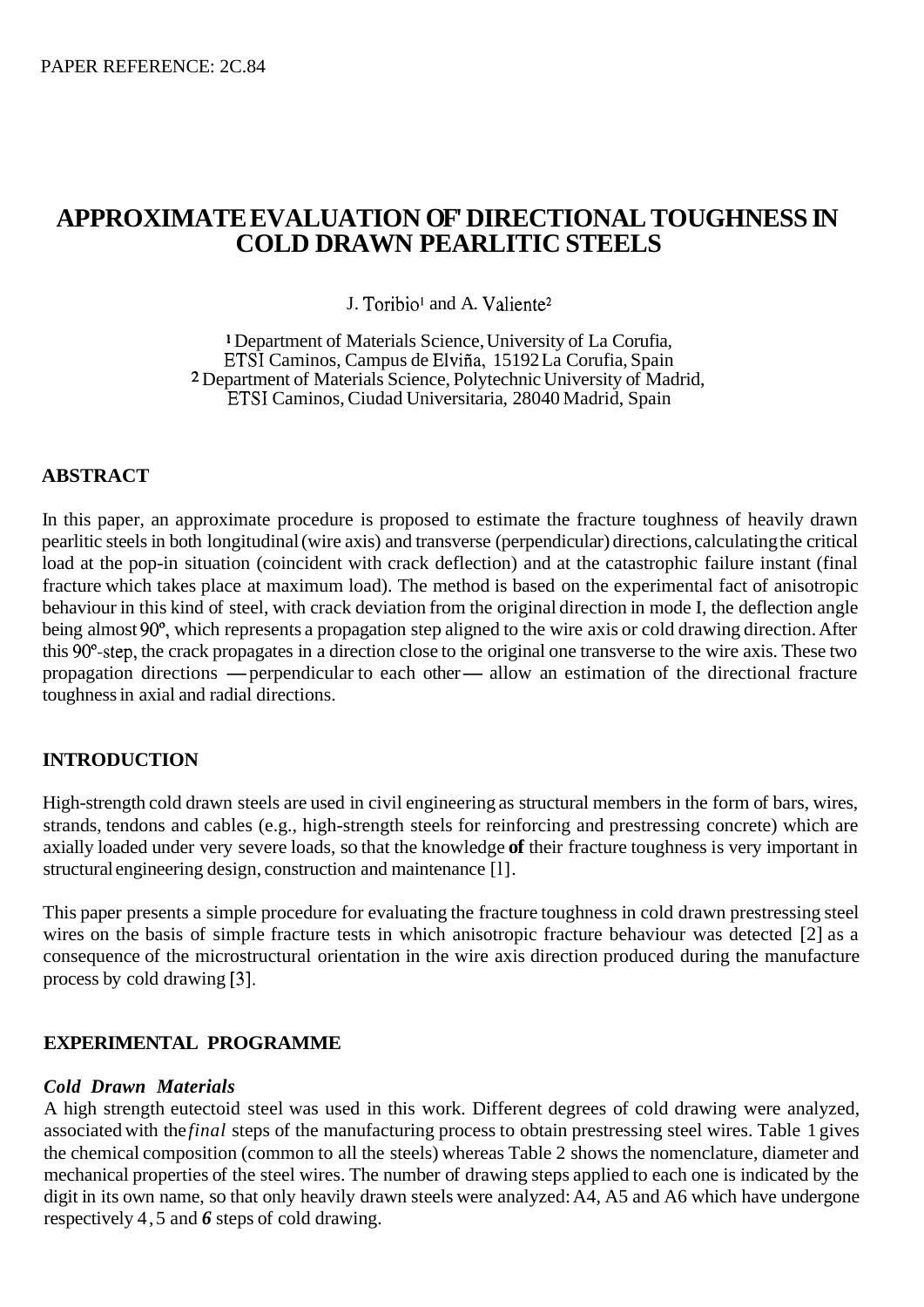<span id="page-1-0"></span>

| $\mathcal{C}_{\mathcal{C}}$                                                              | Mn   | Si                                                      | $\mathbf{P}$ | S                                                       | Cr    | V                                                        | Al    |
|------------------------------------------------------------------------------------------|------|---------------------------------------------------------|--------------|---------------------------------------------------------|-------|----------------------------------------------------------|-------|
| 0.80                                                                                     | 0.69 | 0.23                                                    | 0.012        | 0.009                                                   | 0.265 | 0.060                                                    | 0.004 |
| TABLE <sub>2</sub><br>NOMENCLATURE, DIAMETER AND MECHANICAL PROPERTIES OF THE STEELS     |      |                                                         |              |                                                         |       |                                                          |       |
| <b>Steel</b>                                                                             |      | A <sub>4</sub>                                          |              | 145                                                     |       | A6                                                       |       |
| $D_i$ (mm)<br>$D_i/D_0$<br>E(GPa)<br>$\sigma_Y$ (GPa)<br>$\sigma_R$ (GPa)<br>P(GPa)<br>n |      | 8.15<br>0.68<br>196.7<br>1.239<br>1.521<br>2.50<br>8.69 |              | 7.50<br>0.62<br>202.4<br>1.271<br>1.526<br>2.74<br>7.98 |       | 7.00<br>0.58<br>198.8<br>1.506<br>1.762<br>2.34<br>11.49 |       |

TABLE **1 CHEMICAL COMPOSITION** (wt %) OF **THE STEELS** 

E: Young's modulus, **oy:** yield strength, *0,:* ultimate tensile stress (UTS)

P, n: Ramberg-Osgood parameters:  $\mathbf{E} = \sigma/E + (\sigma/P)^n$ 

#### *Fracture Tests*

Cylindrical samples of **30** cm were used by cutting the steel wires. Samples were subjected to axial fatigue to produce a precrack before the fracture test. The precracking programme was designed so that the maximum stress intensity factor at the final stage (just before the fracture test) never exceeded **60%** of the critical stress intensity factor reached at final failure. This condition was checked after the fracture tests to reject those specimens precracked at higher loads. Fig. **l** shows the specimens used in the fracture tests.



**Figure 1:** Cracked bars used in the experimental programme.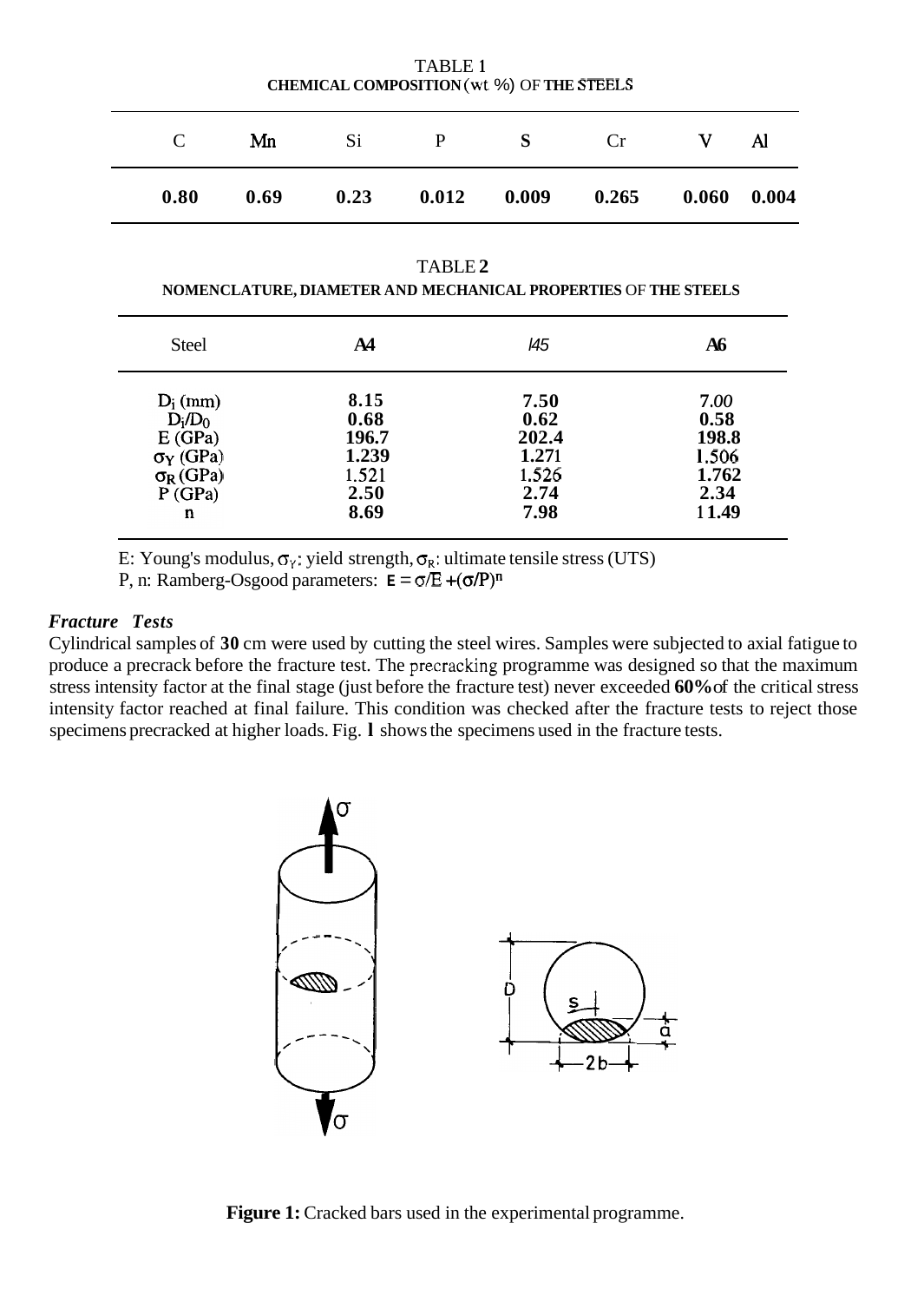After fatigue precracking, the cracked rods (shown in Fig. 1) were subjected to monotonic tensile loading up to fracture with a crosshead speed of 3 mm/min. The load applied on the specimen and the relative displacement of two points symmetrically placed in relation to the crack plane were continuously monitored during the test, the first by means of the load cell and the second using an extensometer (whose gage length was **12.5** mm) placed in front of the crack, so as to record the complete load-displacement plot.

# *Experimental Results*

The heavily drawn steels analyzed in this paper (A4 to A6) exhibited anisotropic fracture behaviour with crack deflection and a *propagation step* oriented 90" in relation to the initial propagation direction by fatigue in mode **I.** This 90<sup>°</sup>-step is quasi-parallel to the wire axis or cold drawing direction, a consequence of the marked microstructural orientation induced by cold drawing **[3].** The fractographic analysis on the fracture samples **[4]**  revealed that the predominant micromechanisms of fracture in heavily drawn steels are micro-void coalescence (MVC), i.e., dimpled fracture, with evidence of isolate cleavage (C) facets indicating locally brittle fracture.

Fig. **2** shows a scheme of the fracture profiles and microscopic fracture modes in the three steels analyzed in this paper. There is a first subcritical crack growth in mode I by MVC over a very small distance x<sub>S</sub> up to the propagation step and finally further growth in a direction close to the initial one **(20-30"** from it). The step gets closer to the fatigue precrack border as the drawing becomes heavier, and in the fully drawn steel (A6) the step is located just at the fatigue precrack border ( $x_s=0$ ). Fracture surfaces are MVC before the step (when  $x_s$  is different from zero) and MVC with some C facets after it.



**Figure 2:** Fracture profiles and microscopic fracture modes.

The load-displacement plots during the fracture tests showed no decrease in load, and this happened with independence of the degree of cold drawing. The appearance of the load-displacement plot in the fracture tests was seen to depend on the strain hardening level. In heavily drawn steels the plot always exhibited a first linear portion (associated with mode I propagation), later a *pop-in* (associated with the 90°-step) and finally a non linear part (associated with the further propagation in a direction close to the initial one in mode **I).** The presence of the 90<sup>°</sup>-step explains the non linear part of the load-displacement curve: after a *pop-in* associated with the step, the plot becomes curved as a consequence of bending of the cracked sample. This explanation was experimentally checked by performing a fracture test with two extensometers placed symmetrically in relation to the crack plane, one of them in front of the crack mouth and the other one in the opposite position (at the other side of the diameter).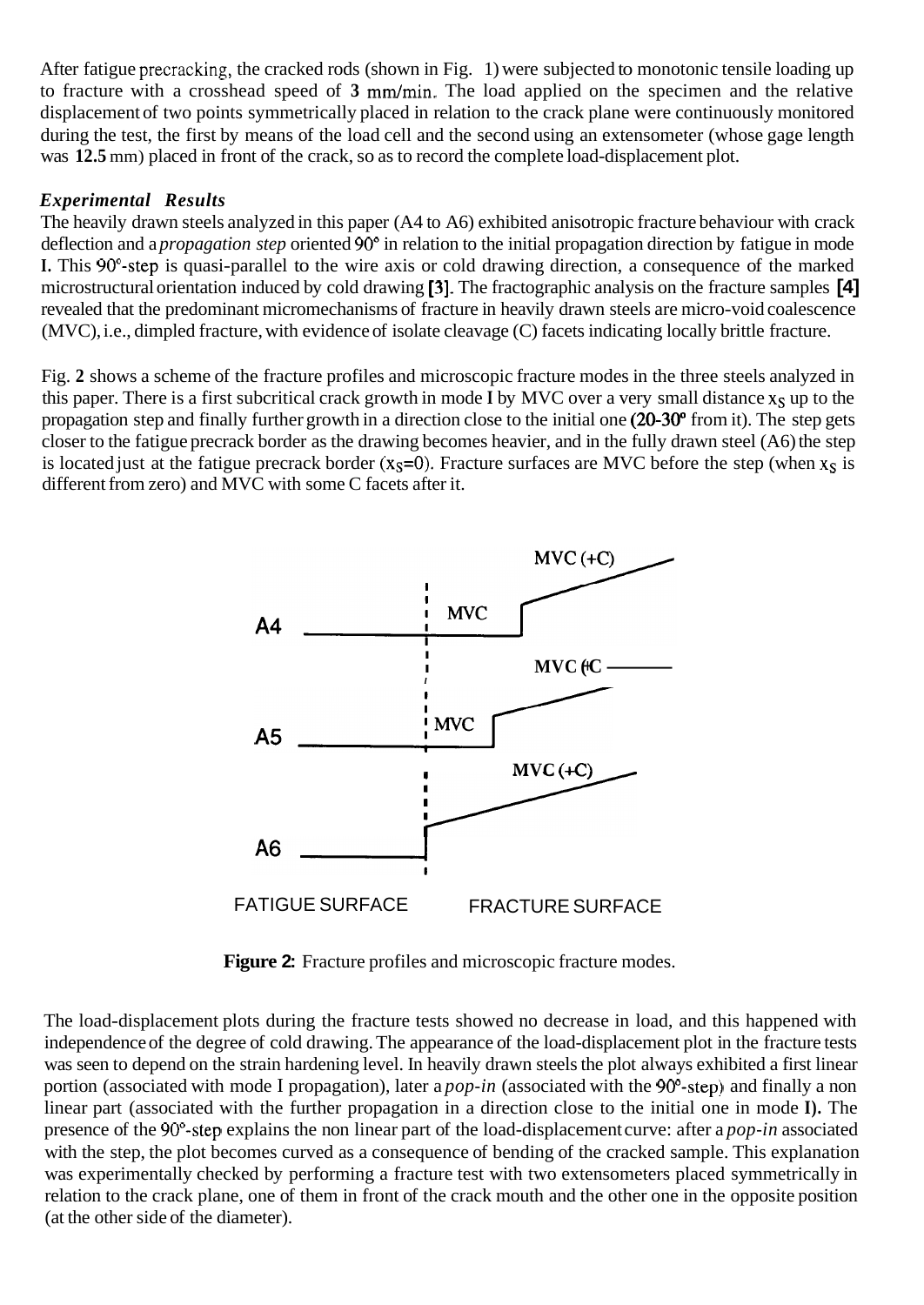The *pop-in* is not produced by plastic yielding but by a kind of microstructural yielding due to the appearance of the 9O"-step as a consequence of the presence of extremely slender pearlitic pseudocolonies [3] created in the steel during manufacture by cold drawing. Such pseudocolonies posses an anomalous (very high) local interlamellar spacing which makes them preferential fracture paths with minimum local toughness. This is consistent with the ideas presented in [5], according to which the *pop-in* in the load-displacement curve is produced by a small amount of abrupt crack extension and could be related to the presence of heterogeneities in the material in the form of large inclusions, carbides or, in the case of the pearlitic steel analyzed in this paper, the afore-said pearlitic pseudocolonies produced by heavy drawing.

Therefore, two characteristic points may be defined in the load-displacement curve: the point of initiation of non-linear behaviour (at a load value  $F_Y$ ) and the point of final fracture (at the maximum load level  $F_{\text{max}}$ ). The former was associated with a detectable *pop-in* in the load-displacement plot, which marks the beginning of the non-linear behaviour. These two points could be used to define a characteristic load and its corresponding characteristic value of stress intensity factor.

#### **EVALUATION OF FRACTURE TOUGHNESS**

#### *Stress Intensity Factor*

To evaluate the fracture toughness in the steel wires, an expression is needed of the stress intensity factor (SIF) for the geometry and loading conditions depicted in Fig. 1. In this paper, the following general expression [6] is used:

$$
K_{I} = Y(a/D) \sigma \sqrt{\pi a}
$$
 (1)

where  $\sigma$  is the remote axial stress, *a* the crack depth and Y<sup>\*</sup> (a/D) a dimensionless function given by (cf. [6]):

<sup>Y</sup>(a) <sup>=</sup>[0.473 - 3.286 *(m)* <sup>+</sup>14.797 (a/D)2]1/2 [(a) - (d~)~]-'/~

which was obtained using the finite-element method together with a compliance technique to obtain a global value of the stress intensity factor from the energy release rate.

#### *Fracture Criterion*

**A** fracture criterion on the basis of the energy release rate G will be used to account for the anisotropic behaviour, i.e.:

$$
G = G_c \tag{3}
$$

In materials with strength anisotropy —as the cold drawn steels considered in this paper— the specific energy for fracture depends on the propagation angle  $\theta$  in relation to the crack plane in the standard fracture mechanics sense,  $G_c(\theta)$ , and it can be related to the *directional fracture toughness*  $K_{IC}(\theta)$  as follows:

$$
G_{c}(\theta) = \frac{K_{IC}^{2}(\theta)}{E'}
$$
 (4)

where  $E'=E$  in plane stress and  $E'=E/(1-v^2)$  in plane strain. In addition, and taking into account the propagation step (cf. Fig. 2) oriented 90" in relation to the radial direction (original crack propagation direction in mode I), the relation between the energy release rates in the radial  $(\theta=0^{\circ})$  and axial  $(\theta=90^{\circ})$  directions is [7]:

$$
G(90^{\circ}) = 0.2615 \ G(0^{\circ}) \tag{5}
$$

which indicates clearly that the energy release rate for crack deflection is quite lower than the correspondent value for crack propagation in mode I, and thus crack deviation from the mode I direction only happens if the fracture resistance in the axial direction —measured in terms of specific energy for fracture— is low enough.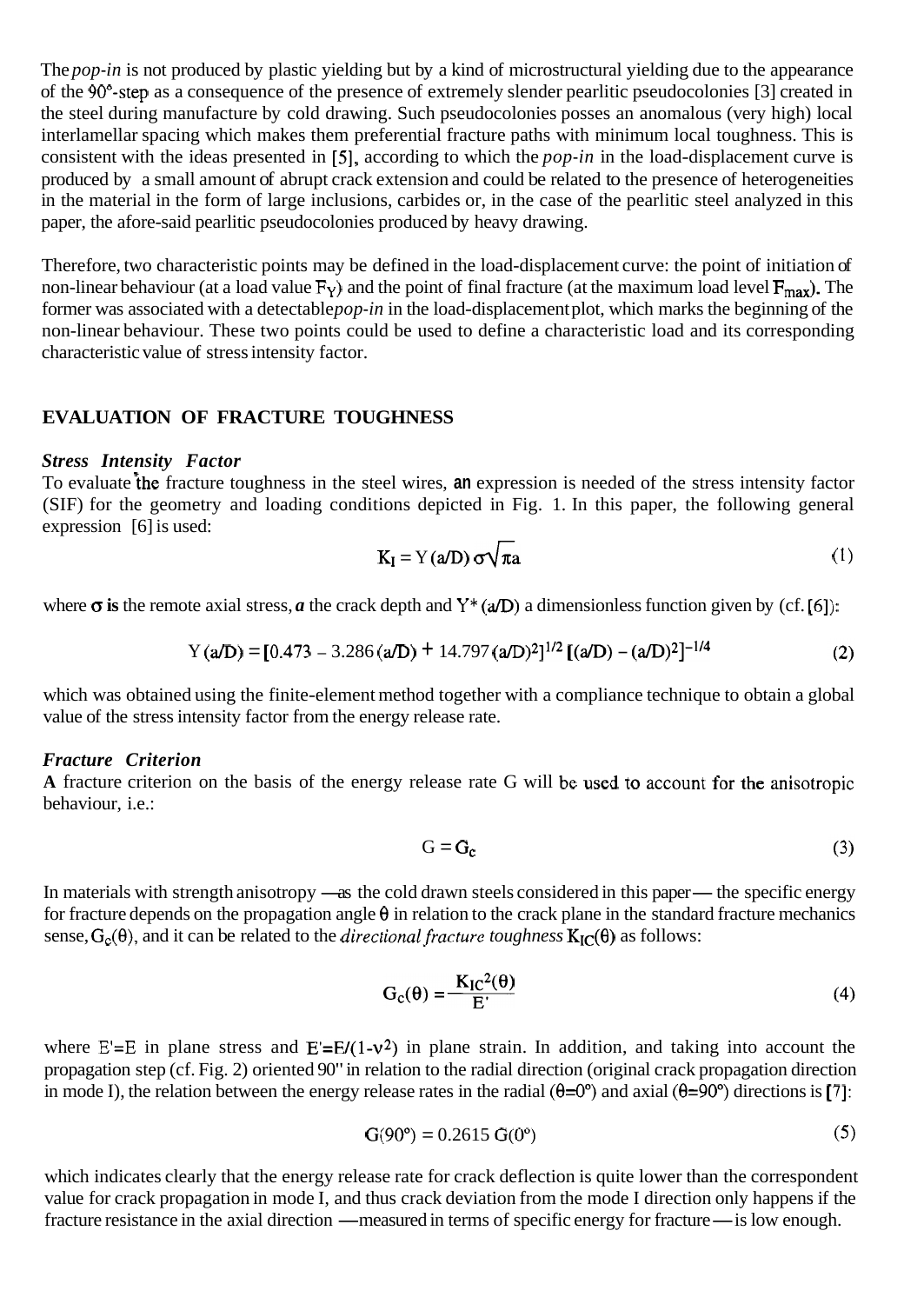Fig. 3 shows the relevant fracture instants in the tests: crack deflection at a load level  $F<sub>Y</sub>$  (associated with the *pop-in* and the 90"-step) and final fracture at a load level  $F_{\text{max}}$  following a direction close to the initial one. These two key fracture instants allow an approximate evaluation of directional toughness in cold drawn steels.



**Figure 3:** Relevant fracture instants: (a) initiation of fracture *(pop-in)* with crack deflection at a load level  $F_Y$ ; (b) final fracture with crack propagation following a direction close to the initial one at a load level  $F_{\text{max}}$ .

### *Directional Toughness*

The following hypotheses will be used to obtain the approximate value of the directional toughness:

- (i) The subcritical crack growth by **MVC** in mode I (before the 90" step, cf. Fig. 2) is neglected, i.e., the crack length for calculating the critical value of the SIF is the fatigue crack length:  $a \approx a_{\text{fat}}$ .
- (ii) The *pop-in* crack growth is neglected in macroscopic terms, assuming that it represents only the size of a microstructural fracture unit (the pearlitic pseudocolony, cf. [3]), i.e.,  $Aa \approx 0$ .
- (iii) The final crack propagation path after the 90"-step is assumed to occur following a direction parallel to the initial crack plane in mode I, i.e., the propagation angle in Fig. 3b is neglected:  $A8 \approx 0$ .

Now, the fracture criterion based on the energy release rate is applied to the fracture instants of Fig. 3a and 3b to obtain the directional fracture toughness of the steels in directions  $\theta = 90^\circ$  (Fig. 3a) and  $\theta = 0^\circ$  (Fig. 3b). With regard to the first, the fracture criterion (3) yields:

$$
G (a, F_Y, 90^\circ) = G_c (90^\circ)
$$
 (6)

and considering the relation (5) between the energy release rates in different directions:

$$
0.2615 \text{ G} \text{ (a, } F_Y, 0^\circ) = G_c \text{ (90'')}
$$
 (7)

or, in terms of SIF, accounting for (4) and considering that in this mode I case  $G = K_1^2/E$ .

$$
\sqrt{0.2615} \, \mathbf{K}_{\text{I}} \left( a, \mathbf{F}_{\text{Y}} \right) = \mathbf{K}_{\text{IC}} \left( 90^{\circ} \right) \tag{8}
$$

which gives the directional toughness in axial  $(\theta=90^{\circ})$  direction.

With regard to the fracture instant associated with maximum load (Fig. 3b), the fracture criterion (3) simply gives, considering hypothesis (iii), i.e.,  $\Delta\theta \approx 0$ :

$$
G (a, \Delta a, F_{\text{max}}, 0^{\circ}) = G_{\text{c}} (0^{\circ})
$$
\n
$$
(9)
$$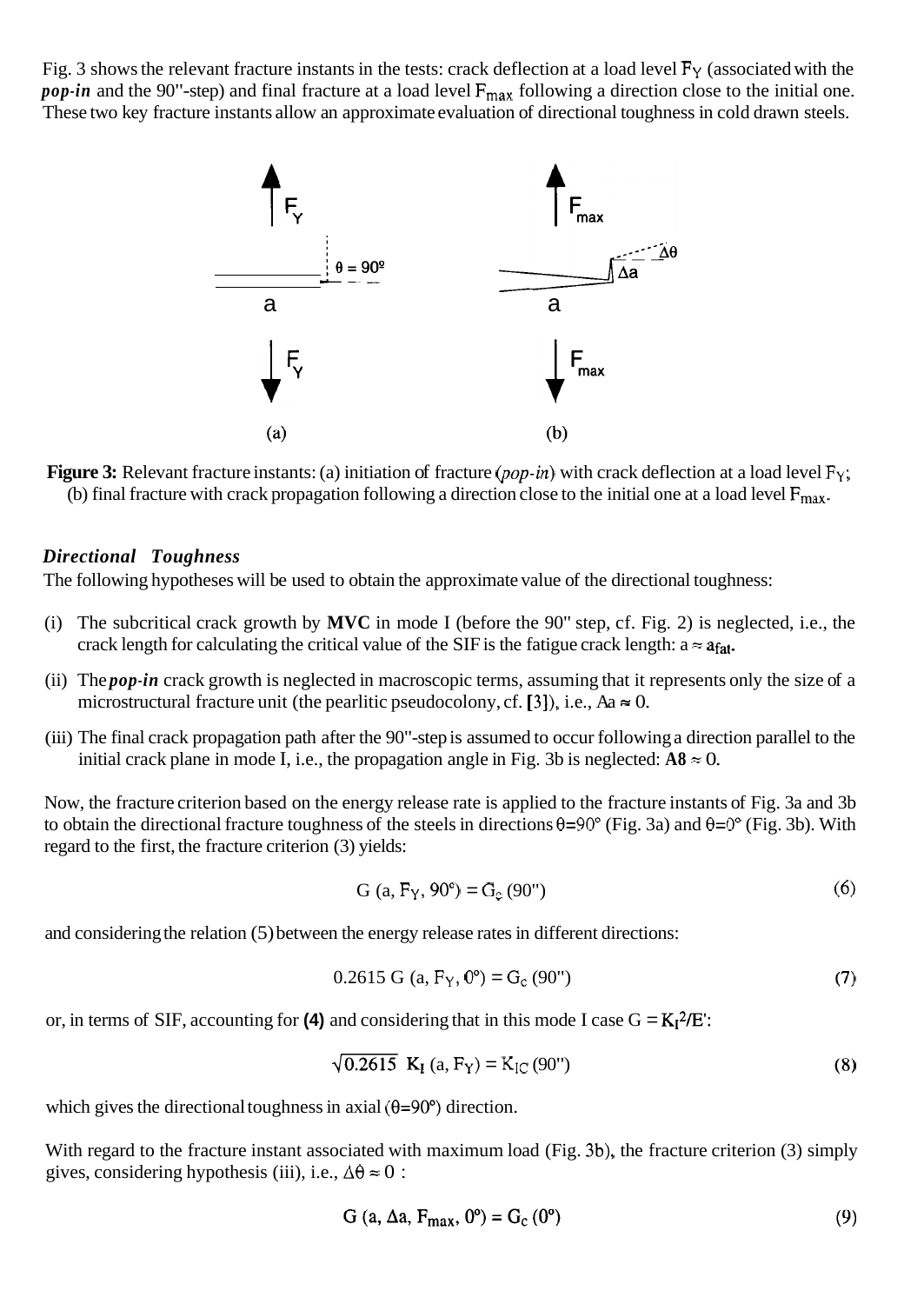In a mixed mode case like this, the energy release rate depends on both  $K_I$  and  $K_{II}$ , as follows:

$$
G = \frac{K_I^2 + K_{II}^2}{E'} \tag{10}
$$

where  $K_I$  and  $K_{II}$  which depend on the following variables:

$$
K_{I} = K_{I} (a, \Delta a, F_{max})
$$
 (11)

$$
K_{II} = K_{II} (a, \Delta a, F_{max})
$$
 (12)

and considering now hypothesis (ii), i.e., Aa  $\approx$  0, then  $K_{II} \approx 0$ ,  $K_I = K_I (a, F_{max})$  and  $G = K_I^2/E'$ . Then the fracture criterion (9) may be expressed in terms of **SF** as follows:

$$
K_{I} (a, F_{max}) = K_{IC}(0^{\circ})
$$
 (13)

which gives the directional toughness in radial  $(\theta=0^{\circ})$  direction.

Fig. **4** shows the results of directional toughness in radial and axial directions. During the last stages of cold drawing (those represented in Fig. **4),** it is seen that there is a certain improvement of fracture toughness with the number of cold drawing steps, specially in axial (90") direction. However, the improvement of fracture toughness with cold drawing is more significant during the first and intermediate stages of drawing, cf. **[2].** 

The directional fracture toughness is between two and three times higher in radial direction  $(\theta=0^{\circ})$  than in axial one  $(\theta=0^{\circ})$ . This is a signal of the very high strength anisotropy of heavily drawn steels, which can be explained by considering the markedly oriented pearlitic microstructure, cf. **[3],** after the manufacture process.



**Figure 4:** Directional fracture toughness in the cold drawn steels in radial *(0")* and axial (90") directions.

#### **CONCLUSION**

An approximate procedure was proposed to estimate the directional fracture toughness of heavily drawn pearlitic steels in axial and radial directions, using a fracture criterion based on the energy release rate and some